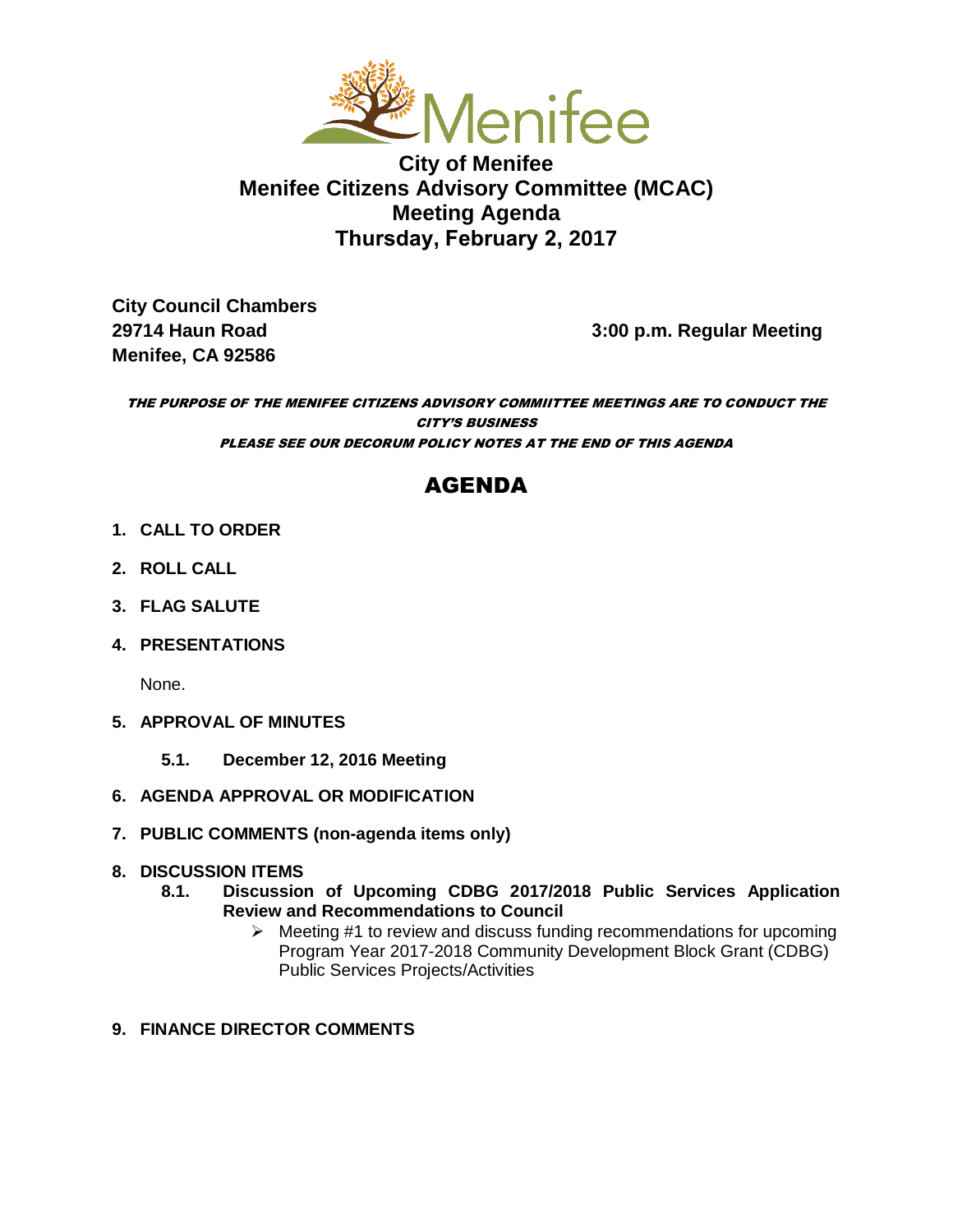# **10. COMMITTEE MEMBER REPORTS ON COMMITTEE ACTIVITIES**

#### **11. FUTURE AGENDA REQUESTS FROM COMMITTEE MEMBERS:**

**Items Scheduled for Future Agendas:** 

#### **12. ADJOURNMENT**

#### *Decorum Policy Notes*

#### *Please use a speaker request form when you wish to address the Committee*

*The Committee anticipates and encourages public participation at its Committee meeting, both on agenda items and during the public comments period. Please use respect by not having your cell phones on, refrain from talking in the audience or outbursts that may be disruptive. While we encourage participation, we ask there be a mutual respect for the proceedings.* 

#### *Staff Reports*

*Materials related to an item on this Agenda, including those submitted to the Committee after distribution of the agenda packet, and are available for public inspection by contacting Jen Allen, Deputy City Clerk, at (951) 672-6777 during normal business hours.* 

#### *Compliance with the Americans with Disabilities Act*

*If you need special assistance to participate in this meeting, you should contact Jennifer Allen, Deputy City Clerk, at (951) 672-6777. Notification 72 hours prior to the meeting will enable the City to make reasonable arrangements to assure accessibility to this meeting.*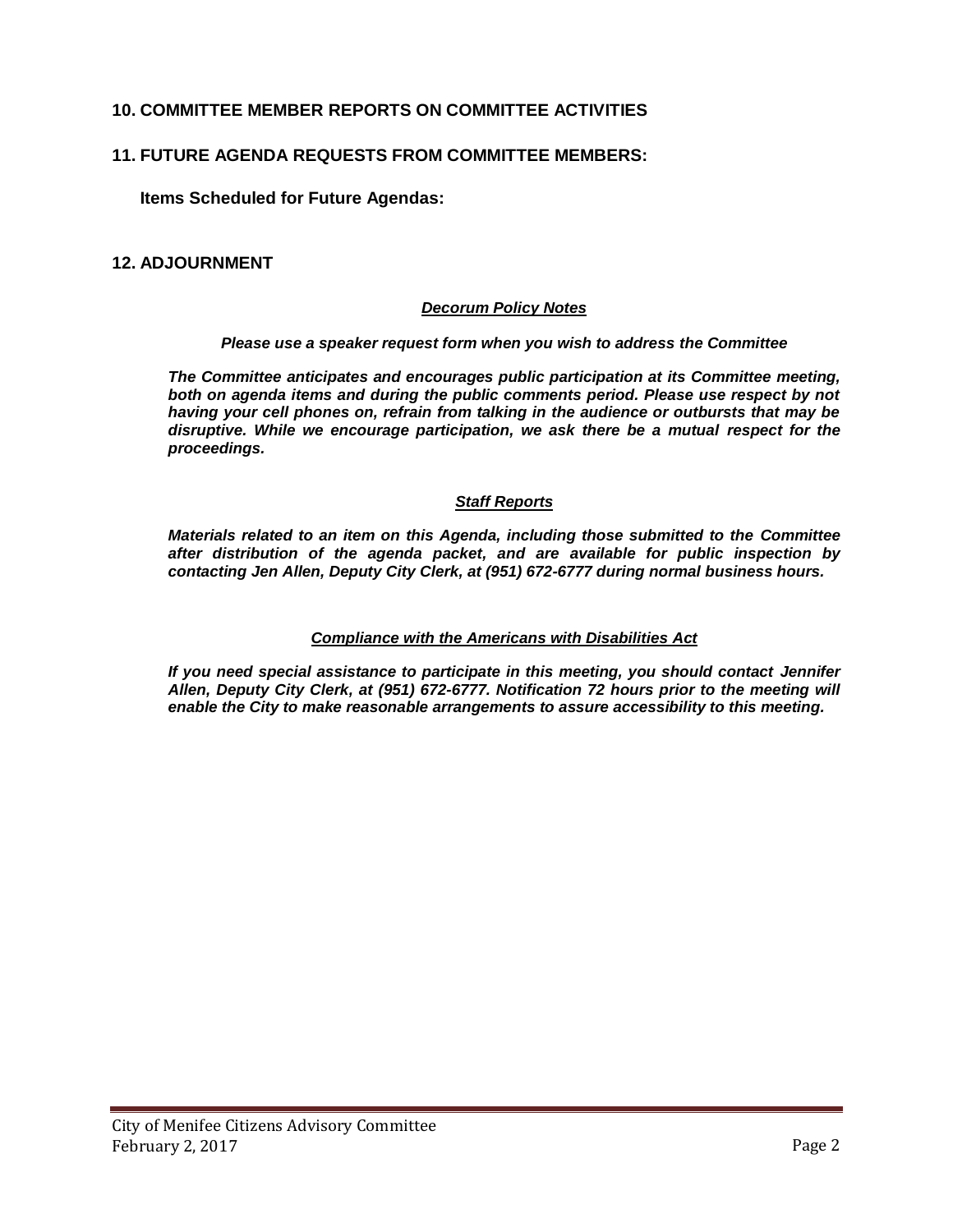#### **City of Menifee Menifee Citizens Advisory Committee (MCAC) Regular Meeting Minutes December 12, 2016**

## **1. CALL TO ORDER**

Committee Chair Gloria Sanchez called the meeting to order at 6:00 PM.

# **2. ROLL CALL**

Present were: Committee Chair Gloria Sanchez, Committee Vice-Chair Marty Rosen, Committee member Tom Giedroyce, Committee member Randy Madrid, Committee member Robert P. Karwin, Committee member Ken Woytek, Committee member Elgin Datcher, and Management Analyst Margarita Cornejo, Senior Administrative Analyst Allen Yun, City Clerk Sarah Manwaring, Finance Director Bruce Foltz, and Administrative Coordinator Tara Magner, Absent were: Committee member Tabetha Tusant

# **3. FLAG SALUTE**

# **4. PRESENTATIONS**

None.

# **5. APPROVAL OF MINUTES**

# **August 22, 2016**

Motion to approve minutes of February 22, 2016 was made by Committee Vice-Chair Rosen.

Motion was seconded by Committee member Woytek.

Motion was unanimously approved.

# **6. AGENDA APPROVAL OR MODIFICATION**

As posted.

# **7. PUBLIC COMMENTS (non-agenda items only)**

None.

## **8. DISCUSSION ITEMS**

## **8.1. Menifee Citizen of the Year**

 $\triangleright$  Staff report on the City of Menifee Outstanding Citizen Award Program Nominees and selection of the 2016 City of Menifee Citizen of the Year

Management Analyst Margarita Cornejo provided staff report on the 2016 nominees for the City of Menifee Outstanding Citizen of the Year inaugurated effective May 2016 by City Council.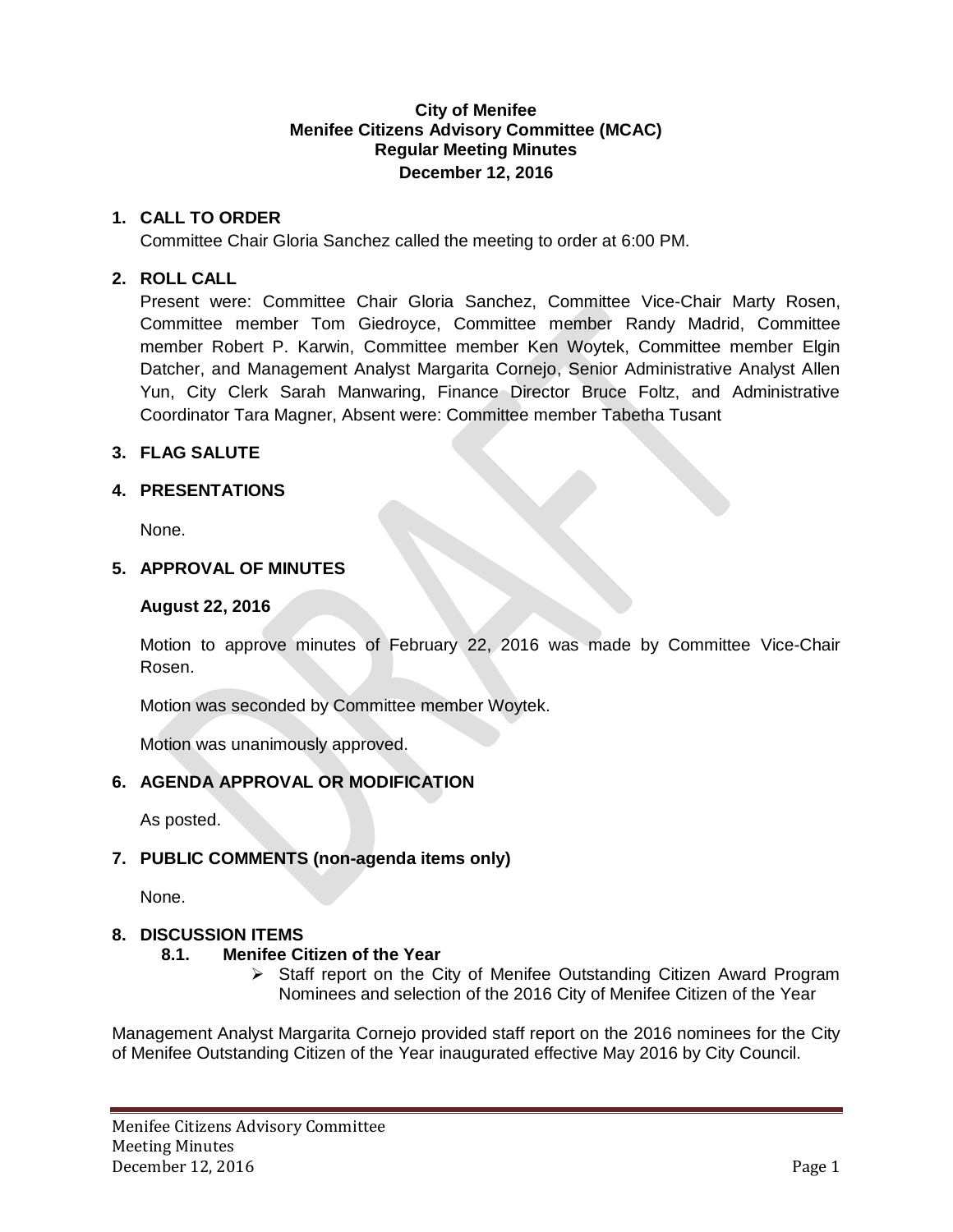Administrative Coordinator Tara Magner provided additional information on nominees and general guidance for consideration during selection process.

After reviewing and discussing three (3) prospective nominees the MCAC committee elected to select Ms. Estella Cline with Habitat for Humanity as the 2016 Menifee Citizen of the Year to be formally recognized at an upcoming City Council meeting.

## **8.2. CDBG 2017-2022 Consolidated Plan and 2017/2018 Program Year Annual Action Plan Update**

- Review and receive updates on 2017-2022 Consolidated Plan and 2017/2018 Annual Action Plan for the City's Community Development Block Grant Program
- $\triangleright$  Provide input as advisory committee for 2017-2022 Consolidated Plan development

Management Analyst Margarita Cornejo provided staff report on the process and updates for the City of Menifee's upcoming CDBG 2017-2022 Consolidated Plan and 2017/2018 Program Year Annual Action Plan, highlighting the program requirements, and the City's proposed strategy/approach to ensuring community participation and engagement during the development of the plans, and completed tasks to date.

Committee received preliminary results from community needs assessment and fair housing survey completed in the fall. Committee discussed results and provided feedback on needs identified, identifying addressing issues with homelessness.

## **9. DIRECTOR COMMENTS**

None.

# **10. COMMITTEE MEMBER REPORTS ON COMMITTEE ACTIVITIES** None.

## **11. FUTURE AGENDA REQUESTS FROM COMMITTEE MEMBERS:**

## **Items Scheduled for Future Agendas:**

## **ADJOURNMENT**

Committee Chair Sanchez adjourned the meeting at 8:00 pm.

\_\_\_\_\_\_\_\_\_\_\_\_\_\_\_\_\_\_\_\_\_\_\_\_\_\_\_\_\_\_\_\_\_\_\_\_\_\_\_\_\_\_\_\_\_\_\_

Margarita Cornejo, Management Analyst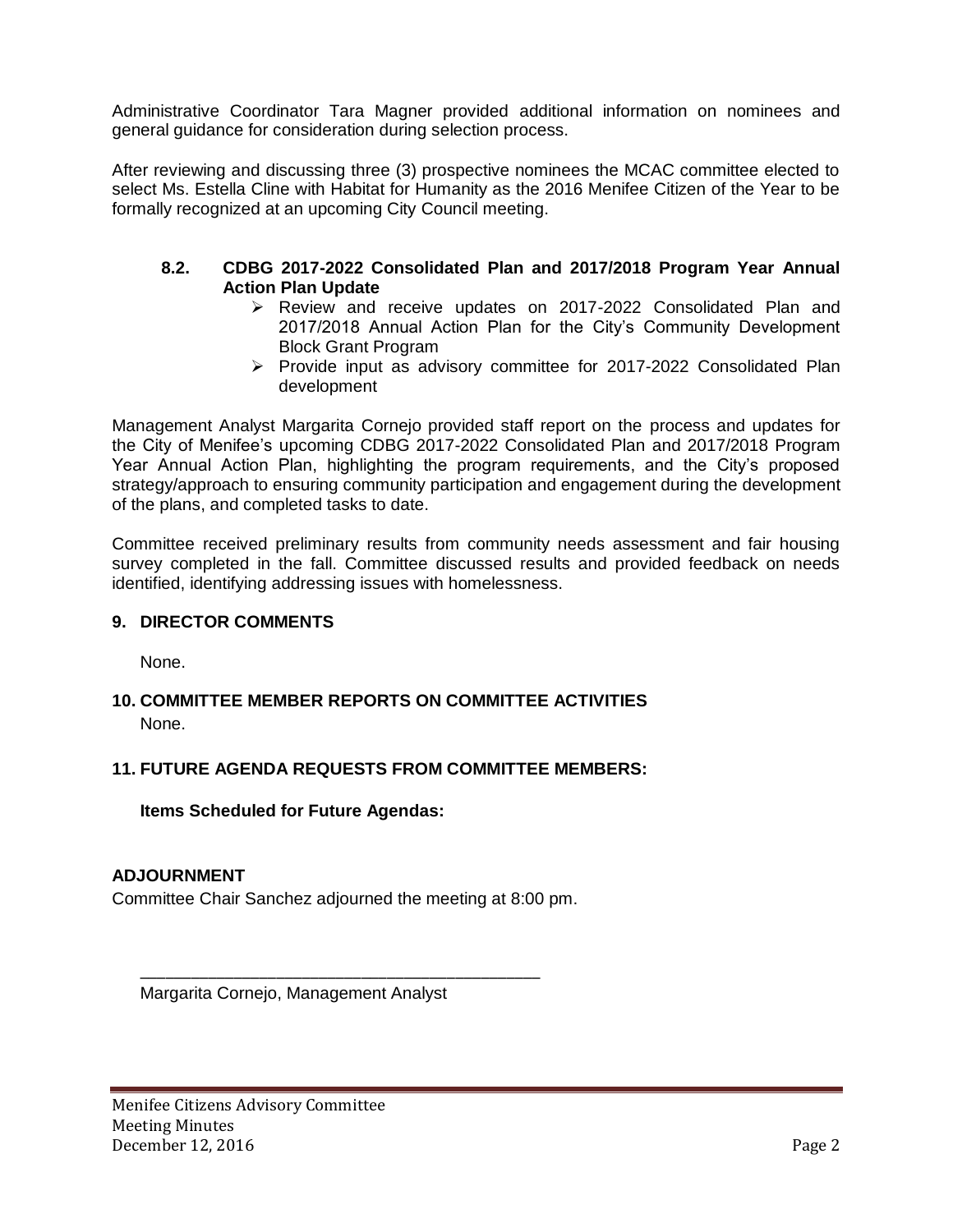# **CITY OF MENIFEE**

| SUBJECT:             | Community Development Block Grant (CDBG) Program<br>Year 2017-2018 Public Services Funding Recommendations |  |  |  |
|----------------------|------------------------------------------------------------------------------------------------------------|--|--|--|
| <b>MEETING DATE:</b> | February 2, 2017                                                                                           |  |  |  |
| TO:                  | <b>Committee Chair and Committee</b>                                                                       |  |  |  |
| PREPARED BY:         | <b>Bruce Foltz, Finance Director</b>                                                                       |  |  |  |
| <b>REVIEWED BY:</b>  | <b>Bruce Foltz, Finance Director</b>                                                                       |  |  |  |
|                      |                                                                                                            |  |  |  |

## **RECOMMENDED ACTION**

That the MCAC preliminarily review and discuss funding recommendations for City Council's consideration with respect the City of Menifee Community Development Block Grant (CDBG) Program Year 2017-2018 Public Services programs/activities.

#### **DISCUSSION**

The City of Menifee elected to become a Community Development Block Grant (CDBG) entitlement jurisdiction beginning July 1, 2012. This entitlement status enables the City to receive funds directly from the federal Department of Housing and Urban Development (HUD) for distribution and expenditure within the City, and allows the City Council to have greater control of the use of the funds and ensure greater accountability to Menifee residents. Program Year 2017-2018 will be the sixth year the City of Menifee participates within the CDBG Program as an entitlement community.

As a recipient of annual CDBG grant funds, the City assists with the enhancement and support of low to moderate income populations within the City of Menifee through delivery of various programs and activities.

There are three main components to Menifee's CDBG program: Public Services, Planning and Administration, and Projects and Programs. The amount of funding allocated to each component is established by federal regulation.

Menifee's 2017-2018 CDBG allocation is estimated at \$482,471, per the prior year's allocation, and will be distributed as follows:

Public Services: (15 percent of grant) \$72,370 Planning/Administration: (20 percent of grant) \$96,494 Senior Minor Home Repair Program Community Facilities and Infrastructure Projects: \$313,607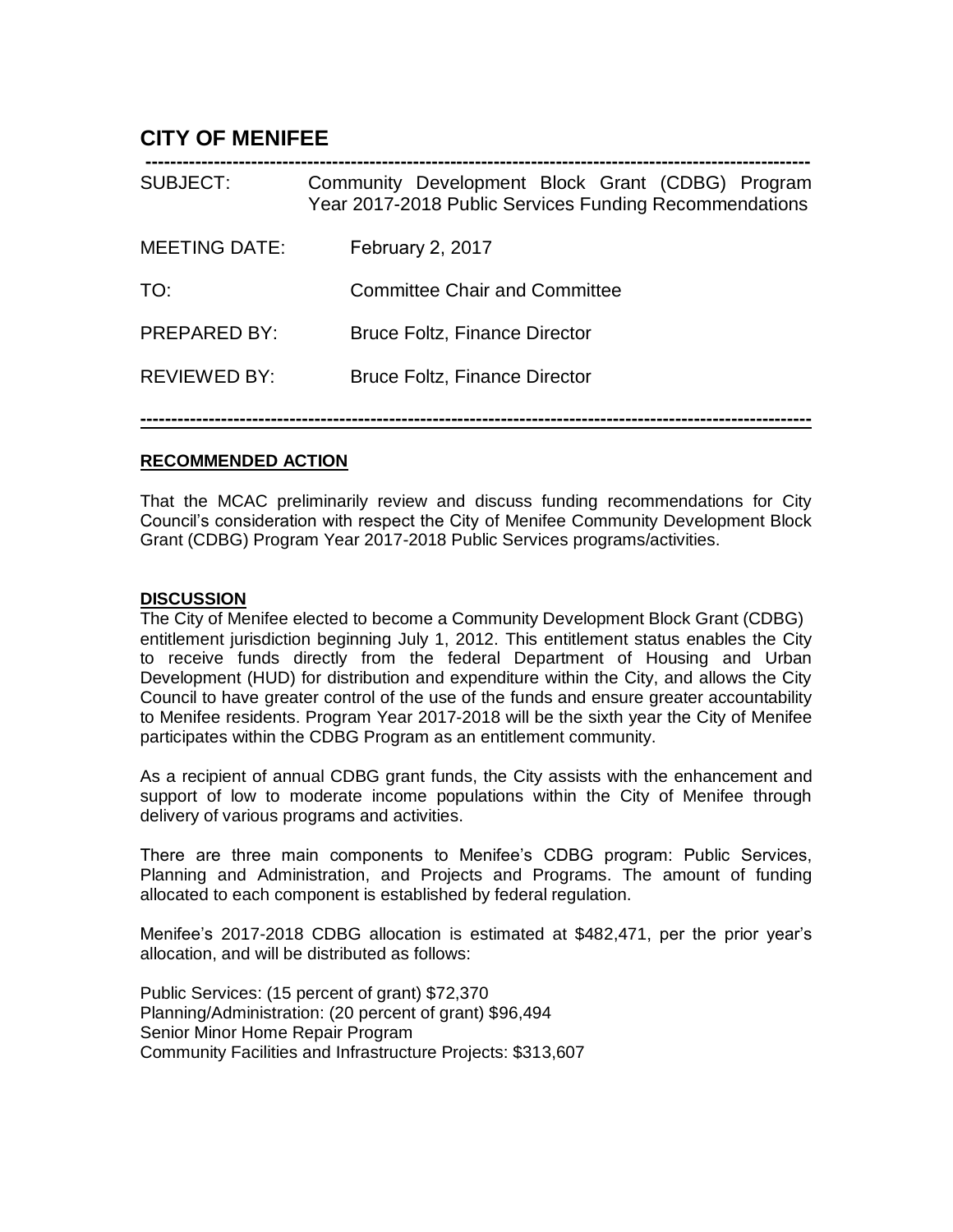**------------------------------------------------------------------------------------------------------------** Each year the City must prepare and submit to HUD an Annual Action Plan which identifies all the programs/activities to be completed in the upcoming program year, which runs from July  $1<sup>st</sup>$  to June  $30<sup>th</sup>$ . The Annual Action Plan is formally approved by City Council at a Public Hearing typically held at the first City Council meeting in May.

The estimated numbers in the previous page are based on the 2016-2017 allocation amount, as the 2017-2018 final allocation amount has not been released by HUD as of late January 2017.

The Annual Action Plan will generally include the following main categories of activities/programs:

- \* Planning & Administration (20% Cap)
- \* Fair Housing Services (Mandatory for Participation)
- \* Housing (Senior Minor Home Rehabilitation Grant Program)
- **\* Public Facilities/Infrastructure Projects**
- **\* Public Services (15% Cap)**

Additionally, HUD requires that each entitlement jurisdiction provide fair housing services. The services may be funded from the Administration account or the Public Services account. The City has decided it will continue to use its Planning/Administration account for these services to retain a larger pool of funds in the Public Services account.

Therefore, although the Fair Housing Council has submitted an application for a Public Services grant for 2017-2018 it is removed from consideration under public services, and will be funded from the Planning/Administration account.

On November 21, 2016, the City posted and published the availability of the Public Services Application Booklet for 2017-2018. On December 21, 2016, a Community Needs Assessment and Public Services Application Assistance Workshop was held at City Hall. Interested organization attended the meeting to discuss the City's CDBG program and the process for applying for a Public Services grant, as well as opening the meeting to the public at large to understand the City's CDBG program.

To be considered for funding for the 2017-2018 application cycle for all projects/programs/activities, all applicants were required to:

1. Attend the mandatory community needs assessment workshop on December 21, 2016 (only internal city departments were not required to attend, but were strongly encouraged to attend)

## **AND**

2. All applications, internal and external applicants, were required to be submitted on or before January 9, 2017, 12:00 pm

As indicated in the application material, workshop, and public notice(s) published.

A total of twelve (12) public services program applications were received on or before the January 9, 2017, 12:00 pm deadline. One (1) application was received after the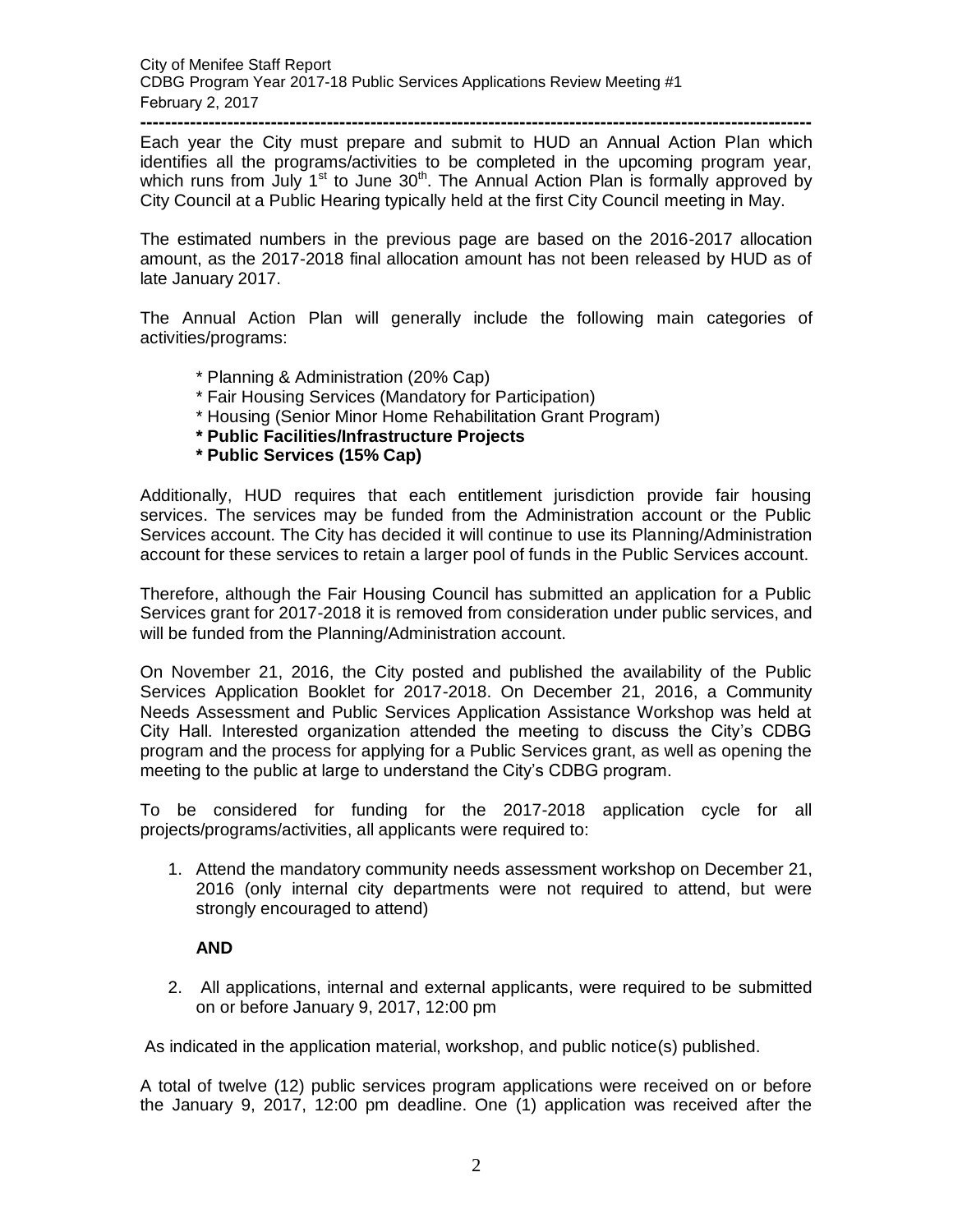**-----------------------------------------------------------------------------------------------------------** posted noon submission deadline (Application #13, City of Menifee Community Services Department, received at 5:10pm). Additionally, there was one external applicant that did not attend the mandatory workshop (Application #11, Valley-Wide Recreation and Park District). It is staff's recommendation, that in part of its discussion, the MCAC collectively discuss and make a final determination on how to proceed with these two applications, as both failed to meet mandatory program application process requirements.

Staff recommends the MCAC review and discuss funding recommendations for City Council's consideration with respect the City of Menifee Community Development Block Grant (CDBG) Program Year 2017-2018 Public Services programs/activities. A scoring guide with important factors for consideration is provided for the MCAC's use in review and discussion of funding recommendations.

There are thirteen (13) applicants for MCAC's review/consideration:

- 1. Assistance League of Temecula Valley
- 2. Boys & Girls Club of Menifee Valley
- 3. Family Service Association (FSA)
- 4. Habitat for Humanity
- 5. Hospice of the Valleys
- 6. Menifee Valley Community Cupboard
- 7. Path of Life Ministries
- 8. Riverside Coalition for Alternatives to Domestic Violence
- 9. SAFE Alternatives for Everyone
- 10. The Concern Inc.
- 11. Valley-Wide Recreation and Park District
- 12. The YESPlace
- 13. City of Menifee Community Services Department

The details of the applications are shown in attached submissions and summarized in 2017-18 Menifee CDBG Public Services Applications Matrix attached. The total amount requested by the thirteen (13) applicants totals \$235,000. Further, at the direction of HUD staff recommends a minimum grant amount of \$10,000 award to each organization due to the large amount of paperwork and administration involved in the program. Therefore, there is not enough funding available to fund all thirteen (13) organizations at the requested amounts. Therefore, MCAC has two (2) options:

1. Select less than seven (7) programs from applications received to recommend to City Council for funding (at full funding request amounts);

2. Select seven (7) programs from applications received to recommend to City Council for funding (\$10,000 minimum each);

At the first MCAC meeting for the 2017-2018, staff recommends the MCAC review the upcoming Program Year cycle, receive staff's summary report/presentation on internal review of submitted applications, scoring guidelines, and preliminary review/discuss funding recommendations for the public services component of the 2017-18 Annual Action Plan. Funding review/recommendations will be finalized at the February 6, 2017 MCAC meeting.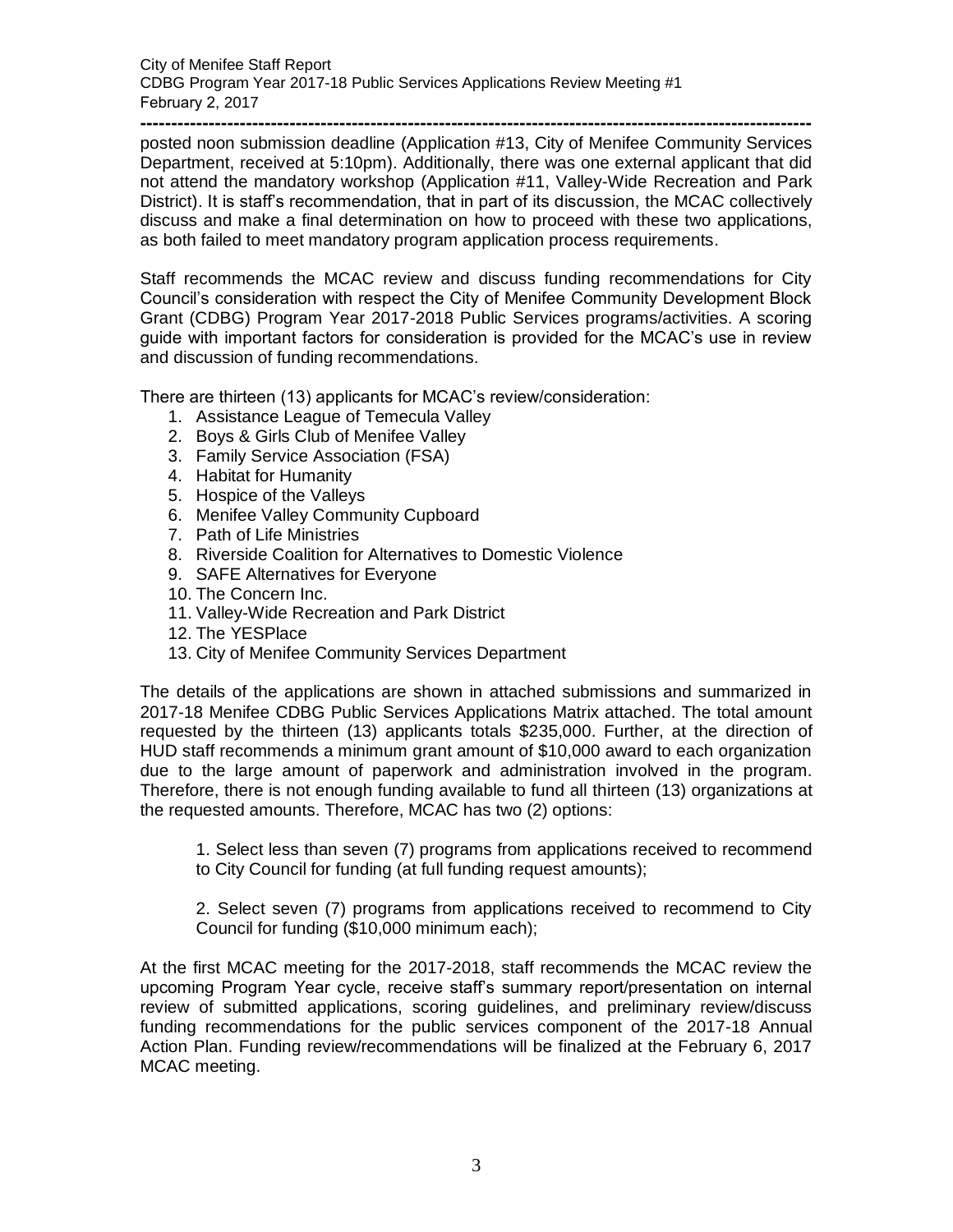**------------------------------------------------------------------------------------------------------------** MCAC's recommendations for funding will be included in Menifee's Draft 2017-2018 Annual Action Plan, which will be released for a 60-day public review on March 5, 2017.

On May 4, 2017, City Council will hold a public hearing on the Draft Annual Action Plan. City Council has the authority to make changes to the Annual Action Plan. The Final Annual Action Plan will be adopted by City Council on May 4, 2017 and submitted subsequently to HUD for approval and funding.

#### **FISCAL IMPACT**

None

#### **ATTACHMENTS**

City of Menifee: CDBG Public Services Scoring Guide 2017-18 Menifee CDBG Public Services Applications Matrix 2017-18 CDBG Public Services Application Packet (To be provided at Meeting)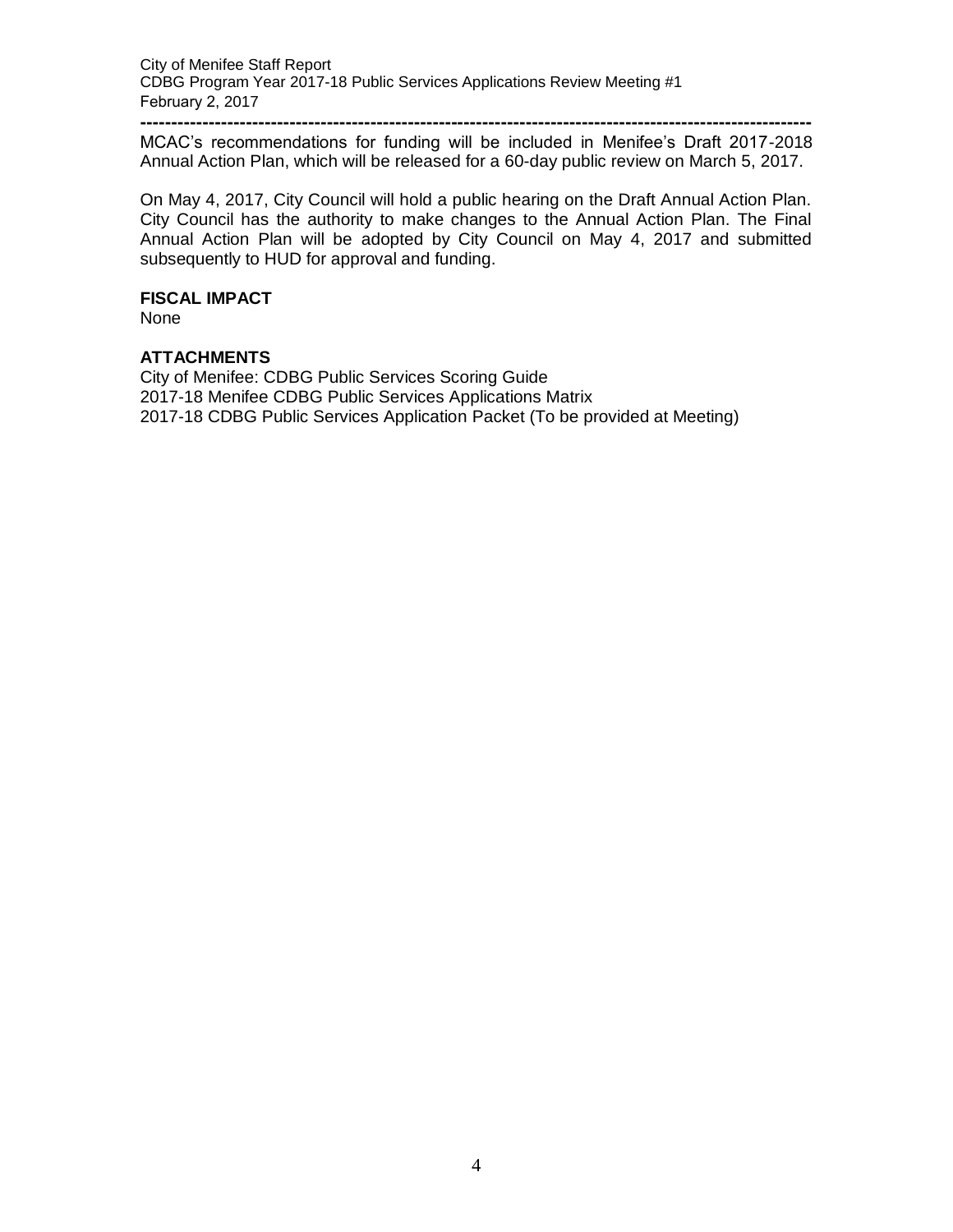# **City of Menifee Community Development Block Grant (CDBG) Program Program Year 2017/2018 Public Services: Scoring Guide**



| <b>Criteria</b>                                       | <b>Description</b>                                                                                                                                                                                                                                                                                                                                                                                                                                          | <b>Maximum Points</b> |
|-------------------------------------------------------|-------------------------------------------------------------------------------------------------------------------------------------------------------------------------------------------------------------------------------------------------------------------------------------------------------------------------------------------------------------------------------------------------------------------------------------------------------------|-----------------------|
| <b>Need</b>                                           | Level of need for proposed services within<br>Menifee Community. Is there a strong need for<br>this type of program/service in the community?<br>Is there evidence of underserved population for<br>particular service?                                                                                                                                                                                                                                     | 10                    |
| <b>Benefit</b>                                        | Percentage (%) of Low Moderate Income<br>Persons proposed to be served by<br>program/service. Does the program primarily<br>focus on providing service to Low Moderate<br>Income persons (preferably Extremely Low<br>(30% or less) and Very Low (50% or less)<br>aligning with purposes of CDBG Program? AT<br>LEAST 51% of program participants must be<br>Low Moderate Income Persons (LMI) to eligible.                                                 | 10                    |
| <b>Readiness</b>                                      | Is the proposed Program ready for immediate<br>implementation (existing already or ready to<br>begin July 1, 2017)? Are all program<br>policies/processes, program staffing, finacial<br>systems, etc in place to be able to<br>accommodate immediate implementation of<br>program? All public services programs/services<br>must be completed by June 30, 2018.                                                                                            | 10                    |
| <b>Applicant Capacity/</b><br><b>Past Performance</b> | Does the applicant have familiarity with CDBG<br>and/or other similar grant programs? Does the<br>applicant have familiarity/capacity to collect all<br>required documentation (ie income<br>certification, income documents), client files,<br>progress report(s), reimbursement request(s)?<br>Does the organization have experience with<br>federal grants? Does the organization<br>demonstrate financial stability to be funded as<br>a reimbursement? | 10                    |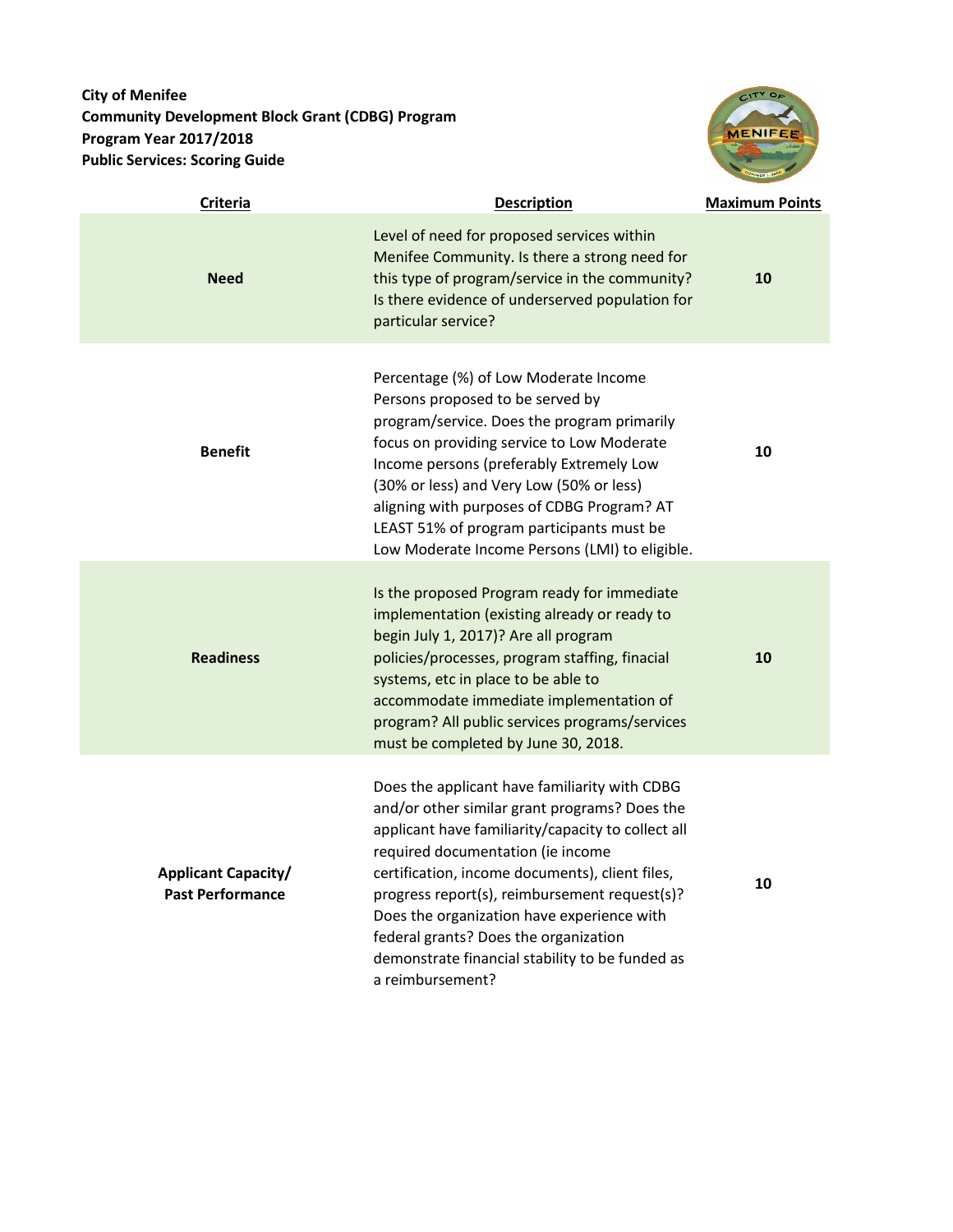| <b>Total Points</b><br>50 | <b>Meets City Objectives</b> | Does the proposed program/services provided<br>align with the identified City Objectives (see<br>below for needs/objectives) identified by<br><b>Community Needs Assessment completed so</b><br>far during the 2017-2022 Consolidated Plan<br>process | 10 |
|---------------------------|------------------------------|-------------------------------------------------------------------------------------------------------------------------------------------------------------------------------------------------------------------------------------------------------|----|
|---------------------------|------------------------------|-------------------------------------------------------------------------------------------------------------------------------------------------------------------------------------------------------------------------------------------------------|----|

**Crime Awareness and Prevention Code Enforcement Youth Services Transportation Services Senior Citizen Services Services for Abused and Neglected Children City Objectives: (Public Services Needs Per Community Needs Assessment Survey completed during 2016-17 (Ordered by Vote Results)):**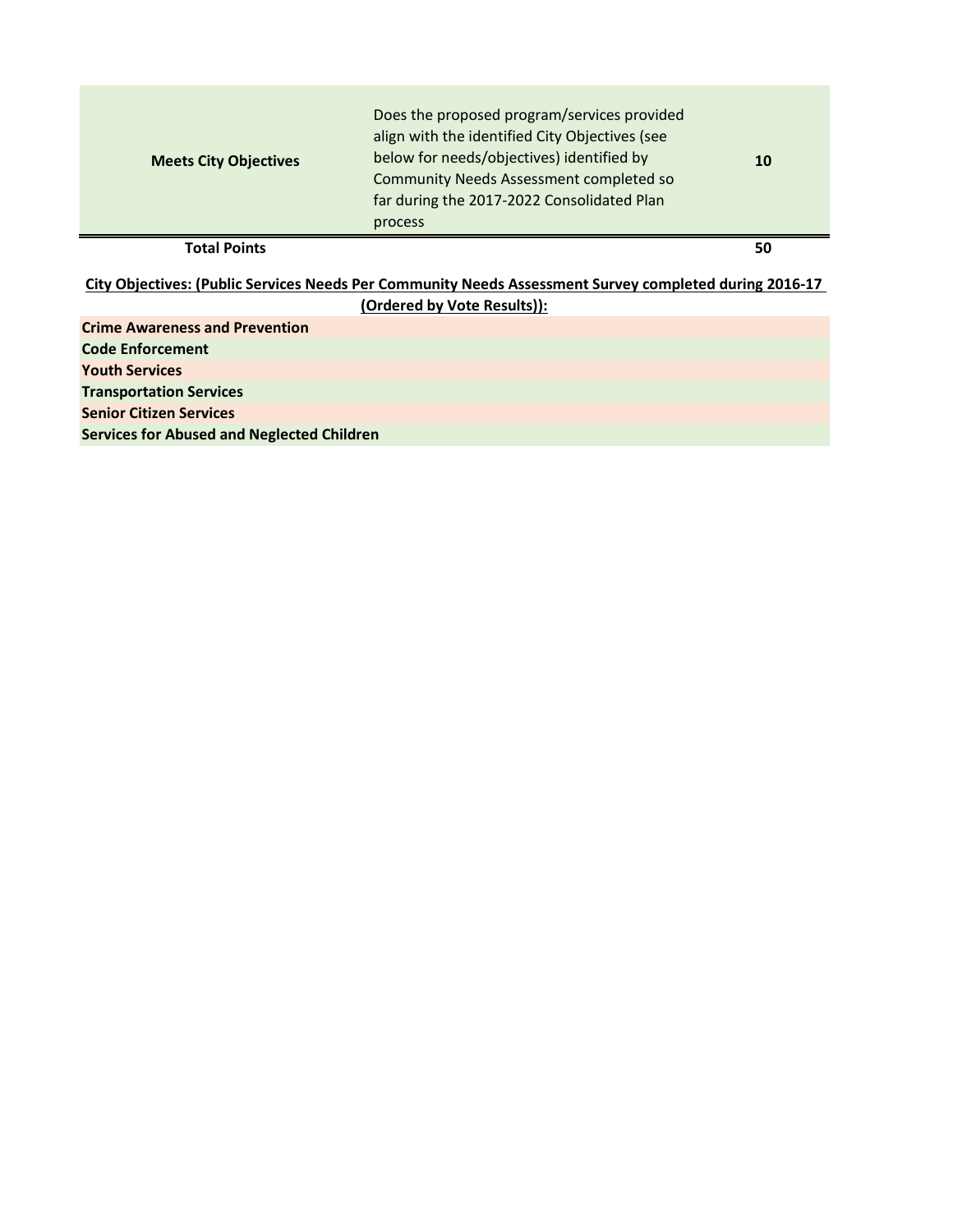#### Exhibit A

#### **Available Funds: \$70,000**

|                                                                                     | <b>Assistance League of</b><br><b>Temecula Valley</b>                     | <b>Boys &amp; Girls Club of</b><br><b>Menifee Valley</b>                                                                                                                                                                                                                                                                                       | <b>Family Service Association</b><br>(FSA)                                                                                                              | <b>Habitat for Humanity</b>                                                                                                                                           | <b>Hospice of the Valleys</b>                                                | <b>Menifee Valley Community</b><br>Cupboard                                      | <b>Path of Life Ministries</b>                                                                                                                             | <b>Riverside Coalition for</b><br><b>Alternatives to Domestic</b><br>Violence                                                               | <b>SAFE Alternatives For</b><br><b>Everyone</b>                                                                                                                                                |
|-------------------------------------------------------------------------------------|---------------------------------------------------------------------------|------------------------------------------------------------------------------------------------------------------------------------------------------------------------------------------------------------------------------------------------------------------------------------------------------------------------------------------------|---------------------------------------------------------------------------------------------------------------------------------------------------------|-----------------------------------------------------------------------------------------------------------------------------------------------------------------------|------------------------------------------------------------------------------|----------------------------------------------------------------------------------|------------------------------------------------------------------------------------------------------------------------------------------------------------|---------------------------------------------------------------------------------------------------------------------------------------------|------------------------------------------------------------------------------------------------------------------------------------------------------------------------------------------------|
| <b>Project Title</b>                                                                | <b>Operation School Bell</b>                                              | Before and After School<br>Programs (Scholarships)                                                                                                                                                                                                                                                                                             | More Than a Meal                                                                                                                                        | Brush with Kindness                                                                                                                                                   | Senior Assistance Program                                                    | <b>Emergency Food Distribution</b><br>Program                                    | Mobile Intervention Team<br>(Homeless Services)                                                                                                            | Shelter Capacity Optimization<br>Project                                                                                                    | Graffiti Abatement<br>Services                                                                                                                                                                 |
| Project<br><b>Description</b>                                                       | Provides new school<br>clothes for low<br>moderate income K-8<br>students | Provides various<br>programming options for<br>children to be dropped off<br>before school and picked<br>after school including<br>activities such as the Power<br>Hour homework<br>assistance/tutoring and<br>nutritious snacks and<br>physical activities available.<br>Scholarships are provided to<br>LMI youth for various<br>activities. | Proposed program will enhance<br>the existing More Than A Meal<br>program by providing case<br>management services to<br>nutrition program participants | Provides maintenance and<br>minor repair services that<br>reduce blight such as<br>landscaping, exterior painting,<br>fascia repair and painting and<br>fence repair. | Provides direct hospice care<br>services for low moderate<br>income patients | Provides nutritionally balanced<br>food boxes for Low Moderate<br>Income persons | Provide mobile outreach efforts<br>to homeless population within<br>the City of Menifee and provide<br>with assessment, referral, and<br>shelter services. | Proposed program will provide<br>comprehensive domestic<br>violence services for Low<br>Moderate Income persons<br>residing within Menifee. | Proposed program will<br>provide comprehensive<br>prevention/intervention<br>services, activities,<br>including recreation,<br>education, enrichment,<br>and programming to at-<br>risk youth. |
| <b>National Objective</b>                                                           | <b>LMI Clientele Direct</b><br>Benefit                                    | LMI Clientele Direct Benefit                                                                                                                                                                                                                                                                                                                   | LMI Clientele Direct Benefit                                                                                                                            | LMI Clientele Direct Benefit                                                                                                                                          | LMI Clientele Direct Benefit                                                 | LMI Clientele Direct Benefit                                                     | LMI Clientele Direct Benefit                                                                                                                               | LMI Clientele Direct Benefit                                                                                                                | <b>LMI Clientele Direct</b><br>Benefit                                                                                                                                                         |
| <b>Eligible Public Service by National Objective</b><br><b>Code</b>                 | Youth Services (05D)                                                      | Youth Services (05D)                                                                                                                                                                                                                                                                                                                           | Senior Services (05A)                                                                                                                                   | Public Services (General) (05)                                                                                                                                        | Senior Services (05A)                                                        | Public Services (General) (05)                                                   | Public Services (General) (05)                                                                                                                             | Services for battered and<br>abused spouses (05G)                                                                                           | Youth Services (05D)                                                                                                                                                                           |
| <b>Consistent with which Consolidated Plan</b><br><b>Needs</b>                      | <b>Youth Services</b>                                                     | Youth Services                                                                                                                                                                                                                                                                                                                                 | <b>Senior Services</b>                                                                                                                                  | Public Services (General)<br><b>Senior Services</b><br>Services for the Disabled                                                                                      | <b>Senior Services</b>                                                       | <b>Public Services</b>                                                           | <b>Public Services</b>                                                                                                                                     | <b>Public Services</b>                                                                                                                      | <b>Public Services</b>                                                                                                                                                                         |
| <b>Total Project Cost</b>                                                           | \$291,300                                                                 | \$546,905                                                                                                                                                                                                                                                                                                                                      | \$10,000                                                                                                                                                | \$15,000                                                                                                                                                              | \$4,536,260                                                                  | \$466,297                                                                        | \$54,748                                                                                                                                                   | \$10,000                                                                                                                                    | \$10,000                                                                                                                                                                                       |
| Number of Low/Mod Persons (Unduplicated)<br>to be Served in Menifee in 2017-2018    | 160                                                                       | 130                                                                                                                                                                                                                                                                                                                                            | 20                                                                                                                                                      | 30                                                                                                                                                                    | 60                                                                           | 1350                                                                             | 30                                                                                                                                                         | 70                                                                                                                                          | 90                                                                                                                                                                                             |
| <b>Number of Years Organization has been</b><br><b>Providing Service in Menifee</b> | 28 Years                                                                  | 3 Years                                                                                                                                                                                                                                                                                                                                        | 16 Years                                                                                                                                                | 26 Years                                                                                                                                                              | 34 Years                                                                     | 19 Years                                                                         | 19 Years                                                                                                                                                   | 39 Years                                                                                                                                    | 7 Years                                                                                                                                                                                        |
| Number of Years particating in City of<br><b>Menifee CDBG Program</b>               | 5 Years                                                                   | 3 Years                                                                                                                                                                                                                                                                                                                                        | 1 Years                                                                                                                                                 | 1 Years                                                                                                                                                               | 3 Years                                                                      | 5 Years                                                                          | 0 Years                                                                                                                                                    | 1 Year                                                                                                                                      | 0 Years                                                                                                                                                                                        |
| <b>Number of Staff Persons Dedicated to</b><br>Project                              | 1 coordinator                                                             | 18 members                                                                                                                                                                                                                                                                                                                                     | 379 employees                                                                                                                                           | 25 Employees                                                                                                                                                          | 63 Employees                                                                 | 1 Full-time staff                                                                | 51 Employees                                                                                                                                               | 17 staff members                                                                                                                            | 14 Employees                                                                                                                                                                                   |
| Has grantee worked with federal, state or<br>local grant programs?                  | Yes                                                                       | Yes                                                                                                                                                                                                                                                                                                                                            | Yes                                                                                                                                                     | Yes                                                                                                                                                                   | Yes                                                                          | Yes                                                                              | Yes                                                                                                                                                        | Yes                                                                                                                                         | Yes                                                                                                                                                                                            |
| <b>New/Returning Applicant</b>                                                      | Returning                                                                 | Returning                                                                                                                                                                                                                                                                                                                                      | Returning                                                                                                                                               | New                                                                                                                                                                   | Returning                                                                    | Returning                                                                        | Returning                                                                                                                                                  | Returning                                                                                                                                   | New                                                                                                                                                                                            |
| <b>Type of Organization</b>                                                         | 501(c)(3)                                                                 | 501(c)(3)                                                                                                                                                                                                                                                                                                                                      | 501(c)(3)                                                                                                                                               | 501(c)(3)                                                                                                                                                             | 501(c)(3)                                                                    | 501(c)(3)                                                                        | 501(c)(3)                                                                                                                                                  | 501(c)(3)                                                                                                                                   | 501(c)(3)                                                                                                                                                                                      |
| <b>Applicant Funding Request</b>                                                    | \$20,000                                                                  | \$30,000                                                                                                                                                                                                                                                                                                                                       | \$10,000                                                                                                                                                | \$15,000                                                                                                                                                              | \$10,000                                                                     | \$20,000                                                                         | \$10,000                                                                                                                                                   | \$10,000                                                                                                                                    | \$10,000                                                                                                                                                                                       |
| <b>Staff Recommendation</b>                                                         |                                                                           |                                                                                                                                                                                                                                                                                                                                                |                                                                                                                                                         |                                                                                                                                                                       |                                                                              |                                                                                  |                                                                                                                                                            |                                                                                                                                             |                                                                                                                                                                                                |
| <b>MCAC Recommendation to City</b><br>Council/Draft 2017-2018 Annual Action Plan    |                                                                           |                                                                                                                                                                                                                                                                                                                                                |                                                                                                                                                         |                                                                                                                                                                       |                                                                              |                                                                                  |                                                                                                                                                            |                                                                                                                                             |                                                                                                                                                                                                |

#### **City of Menifee Eligible Public Services CDBG Funding Requests Program Year 2017-2018**